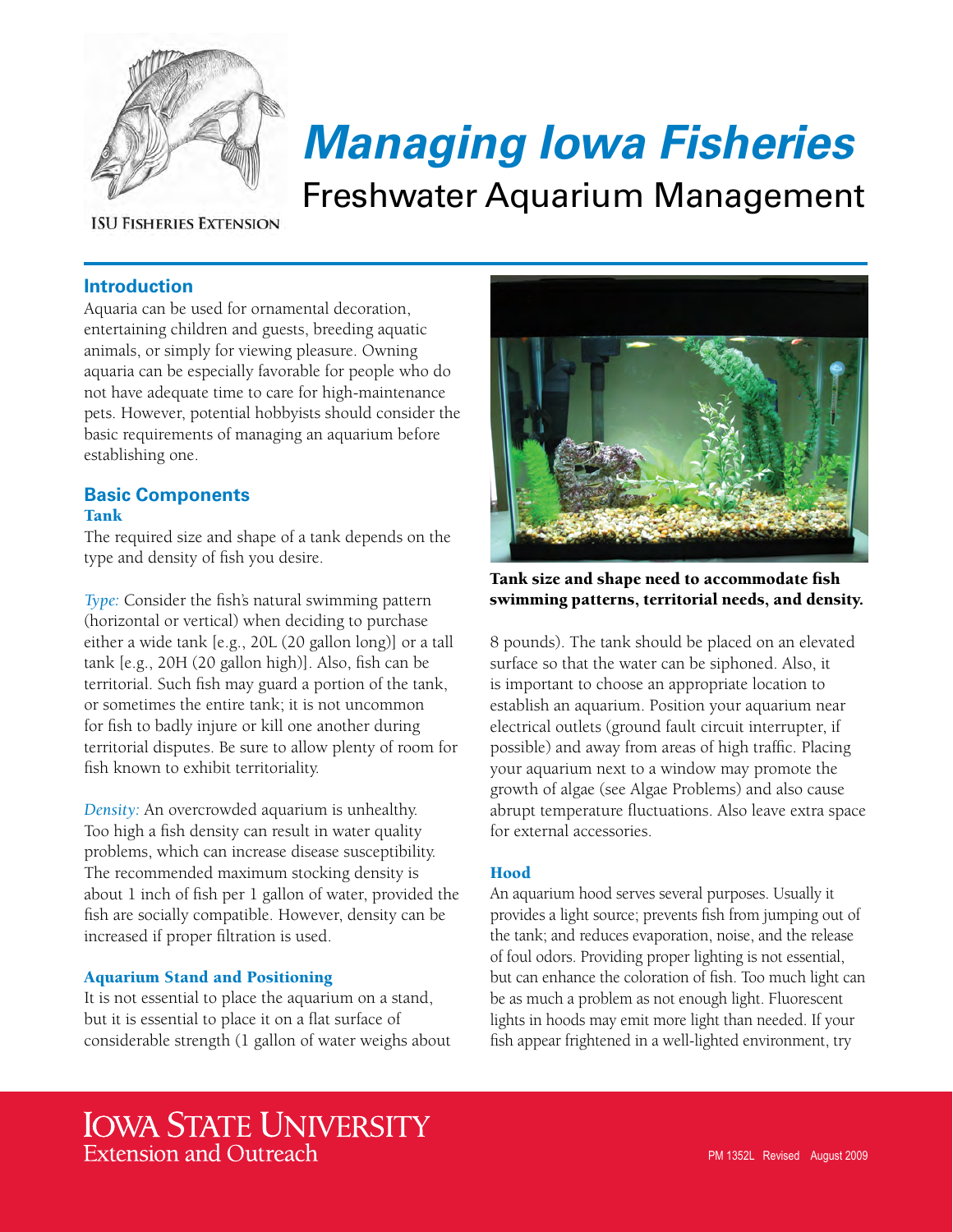

Aquarium hoods can supply light, reduce evaporation, prevent release of odors, and keep fish from jumping out (or the cat from reaching in).

dampening the intensity by placing construction paper under the light device. If your tank receives adequate lighting from surrounding lights, a hood may not be needed, and covering the tank with a piece of glass may be sufficient and less expensive. Nevertheless, some type of cover should be used.

# **Filtration**

Filtration devices maintain suitable water conditions for fish (see Water Quality). Types of filters include sponge filters, power filters, canister filters, and underground filters. Tanks containing high densities of fish generally require a larger filter. A smaller filter, however, may be used if fish are fed properly and the water is changed frequently. Generally there are three mechanisms of filtration: mechanical, biological, and chemical. Modern filtration devices can provide all three of these mechanisms, and are suitable as standalone filters under most conditions.

#### Mechanical Filtration

This mechanism removes solids (food and fish waste) when water is drawn from the tank and forced through a porous medium, such as the medium on filter cartridges. Mechanical filtration also plays a role in biological filtration because bacteria may attach to filter cartridges.

#### Biological Filtration

Biological filtration is the most important mechanism of filtration. It is responsible for "detoxifying" ammonia that originates from fish waste and decaying food. This compound is toxic to fish. Fortunately, the presence of ammonia stimulates the growth of nitrifying bacteria. These bacteria first transform ammonia to nitrite, then transform nitrite into nitrate. Nitrate will not harm fish unless present in very high

concentrations, which is unlikely to occur if the water is changed periodically. High levels of nitrate, however, may promote the growth of algae (see Algae Problems). Nitrifying bacteria reproduce and begin to attach to all tank surfaces soon after ammonia enters the water. Biological filters, or biofilters, concentrate these bacteria into one area. As the water is forced through this area, the bacteria efficiently detoxify the ammonia present in the water.

A newly established tank often becomes cloudy due to heavy bacterial reproduction. This is a natural process, and the bacteria do not harm the fish. The cloudiness may begin the day after the tank is filled or may not occur for weeks. It can last from one day to more than 30 days. Frequent water changes will only prolong this natural "break-in phase." If a water change is necessary, do not change more than one-fourth of the water. Also, do not replace biofilter media until the aquarium has matured for at least two months. It is important to be patient and allow the bacteria to fully establish.

#### Chemical Filtration

Chemical filtration involves the use of activated carbon. Activated carbon removes odors, colors, and small impurities that mechanical filtration cannot remove, such as metals and chlorine. Tap water usually contains two forms of chlorine: free chlorine and chloramine (chlorine combined with ammonia). Both forms are toxic to fish and nitrifying bacteria, and need to be eliminated. Activated carbon should not be used as the primary means of removing chlorine. Instead, water should be treated with conditioners designed specifically for this purpose (see Aquarium Set-up). Conditioners designed to treat both forms of chlorine will break the chlorine/ammonia bond of chloramines and will convert all free chlorine to harmless chloride. Some conditioners may increase ammonia levels, but some have no effect on it. In either case, biological filtration is needed to eliminate the ammonia.

#### Filtration devices maintain tank water conditions.

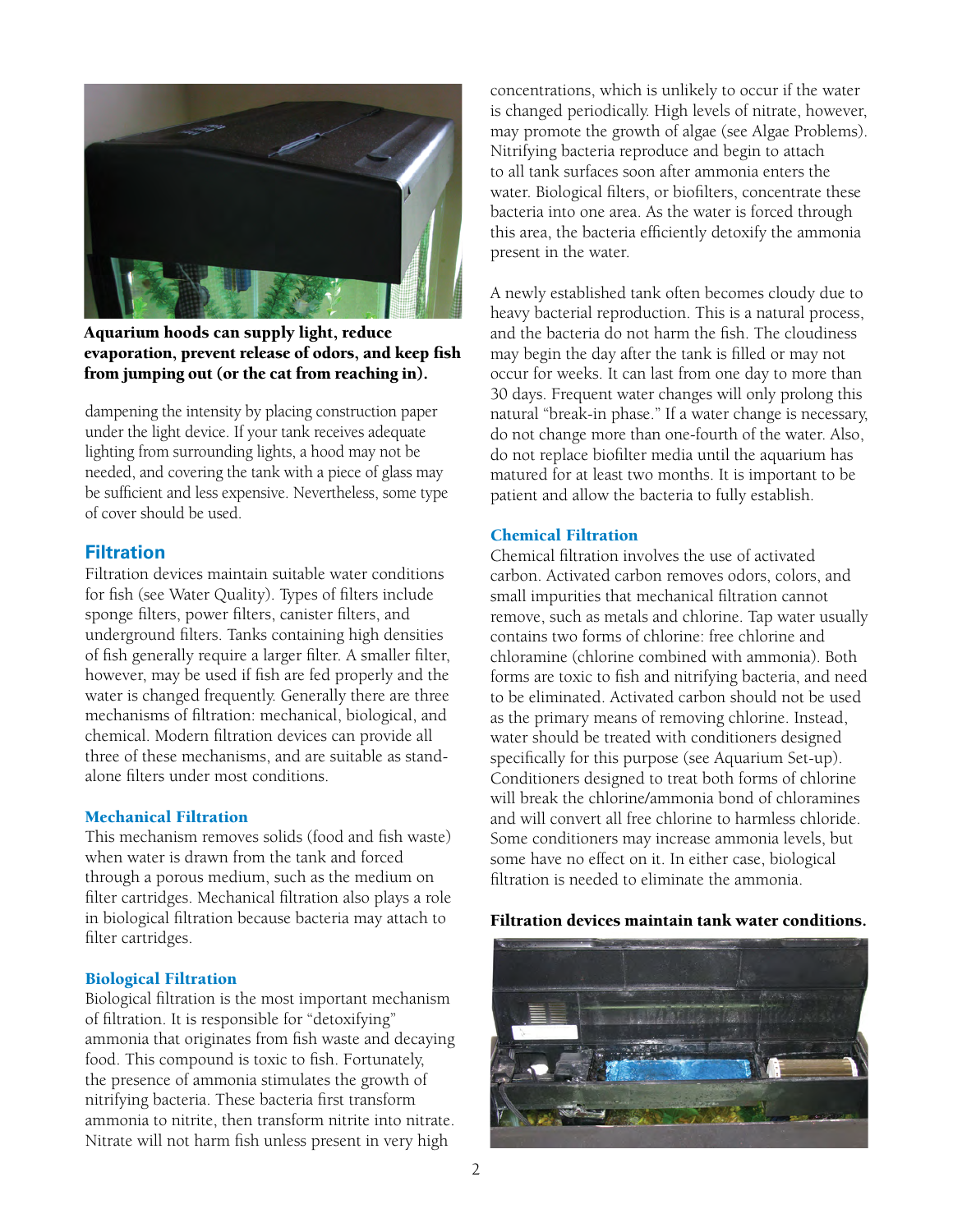

A heater helps to keep water temperatures stable.

# **Aeration (Air pumps)**

Air pumps supply the most critical element for fish survival: dissolved oxygen (see Water Quality). These devices may be used specifically for this purpose, but also may be used to drive filters, such as underground filters. Provided fish density is not too high, air-driven filters can provide adequate aeration and filtration, whereas mechanically driven filters may not produce enough oxygen; in this case, an air pump can be used to add oxygen.

# **Gravel**

As a general rule, use about 1 pound of gravel for every gallon of your tank's capacity. Although beneficial, gravel is not essential; cleaning a tank is easier when gravel is not present. Smaller-sized gravel, however, can benefit fish that burrow or build dens.

When selecting colors, keep in mind that the color of some fish may change in accordance with the color of the gravel. Also, some artificially colored gravel

Small-size gravel allows fish to burrow or build dens, and artificial plants, ceramics, and rocks provide hiding places.



may emit small paint chips that can foul filters. If this occurs, try using a new brand, or use non-colored or naturally colored gravel.

# **Ornaments**

In addition to bringing natural beauty to an aquarium, large rocks, artificial plants, and ceramic devices act as hiding places for fish. Background paper attached to tanks also can be used to comfort fish. When introduced to a new environment, most fish will seek shelter. If shelter is not provided, fish may become greatly stressed, and may damage themselves by colliding into the walls of the tank. Some fish are naturally insecure and will continually seek shelter, especially when kept with aggressive fish. Avoid adding too much habitat, however, that may trap food and foul the water.

# **Heaters**

Heaters should be used when fish require a specific temperature. Room temperature (68˚F) may be suitable for some fish, provided this temperature does not change abruptly. The consistency of the temperature is usually more important than the actual temperature. In a cool environment, fluorescent lights in hoods used without a heater may cause temperature fluctuations.

# **Aquarium Set-up**

Wash the tank thoroughly with hot water. Dry the tank, and apply the background paper to the outside of the tank. Position the tank. If an underground biofilter will be used, establish it. Wash the gravel in hot water to remove fine particles and add it to the tank. Wash and add the ornaments, filters, and heaters – do not plug in any accessories at this time. Ornaments made of wood should be boiled, as they can discolor water.

If tap water is used, treat the water with an antichlorine/chloramine solution before or during the addition of water. The prescribed dosage may not be enough if your tap water contains an excessive concentration of chlorine; most conditioners designed for aquarium use can be used at concentrations higher than what is prescribed, but check the label to make sure. Do not use distilled water and use a limited amount of hot water if from the tap. Hot water often contains many impurities not present in cold water. Allow the faucet to run until a consistent roomtemperature water is obtained. Slowly add the water so as not to disturb the gravel and ornaments. Use a net to remove small particles of gravel that remain suspended in the water.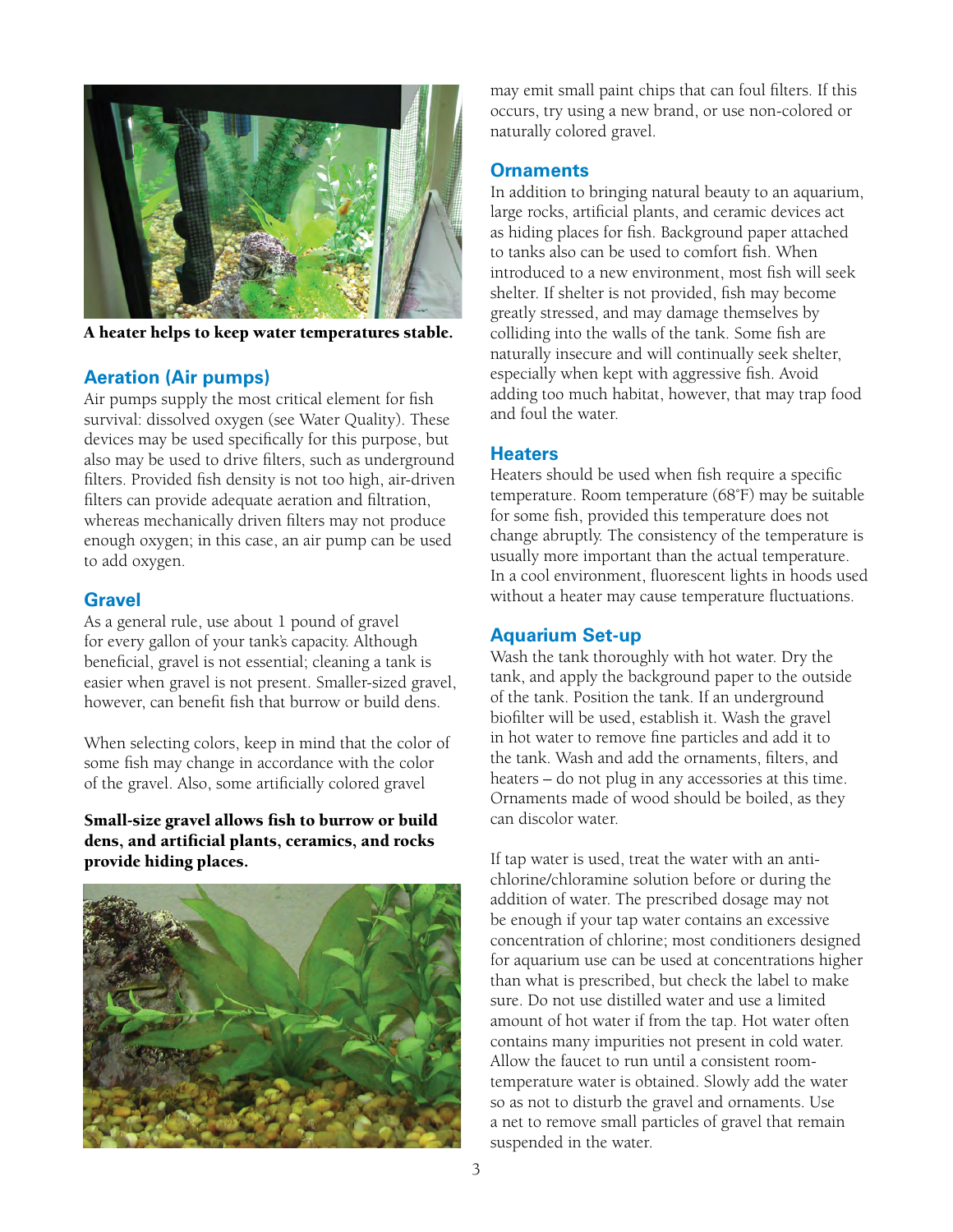# **Purchasing**

Examine fish before purchasing them. Avoid selecting fish with "cottony" patches, eroded fins, and abnormal white or black speckles. Also avoid fish that remain near the water's surface, unless this is their natural behavior.

Examine the other fish in the tank as well, because disease can spread unnoticed. Finally, ask the salesperson how long the fish have been kept at the facility. Typically, the longer fish have been there, the better chance they will survive the adjustment into a new home.

Ask the salesperson what food he or she has observed the fish eating. Training fish to eat a different food can sometimes be very difficult. Determine whether the fish will be compatible with the other fish that will be in your tank. Ask the salesperson, or observe the fish's behavior. Fish that exhibit territoriality may prove to be expensive since they may require their own tank.

#### **Stocking**

Fish can be stocked soon after the aquarium has been established. Newly established tanks, however, contain low numbers of nitrifying bacteria, and possibly high ammonia concentrations if conditioned tap water is used. Do not initially stock many fish, or ammonia or even nitrite may reach toxic levels. If you are not sure whether the conditioner you use eliminates ammonia ("neutralizes" chloramine does not always mean that it eliminates ammonia), it is beneficial to allow your filter to operate in your tank for at least a week before adding fish.

Fish should be acclimated (slowly adjusted) to their future environment. Abrupt changes in conditions can cause great stress to fish, making them more susceptible to contracting disease. First, acclimate the fish to the temperature by placing the container (bag) with the fish into the tank for at least 15 minutes. Next, acclimate the fish to the water's chemical properties by periodically adding small amounts of the aquarium water to the device containing the fish. Before adding the fish, dim the lights to reduce stress. It is not uncommon for a fish to adjust to its new home by resting at the bottom of the tank. Also, a fish's color may temporarily change after being placed into a new environment.

#### **Maintenance** Feeding

The type of food needed for fish depends on their feeding behavior. For example, a fish that feeds from the surface usually requires a floating food, while a bottom feeder usually requires a sinking food. Aquarists commonly feed fish flake food. Most fish purchased from a pet store are trained to eat this.

It is very important to not overfeed fish. Because fish "waste" contains ammonia, feeding too much can create water quality hazards. Also, decaying food produces ammonia, and stimulates the growth of water fungi (a white cottony substance that may be harmful to weak fish). Feed fish a little at a time (as much as they will eat in one to three minutes), about two or three times per day if possible.

However, fish can safely endure long periods (sometimes days or weeks) without food. Do not feed large portions, but be sure that each fish gets an opportunity to eat its share. With the exception of feeding bottom-dwelling fish, a large amount of food settling to the bottom is an indication to reduce the portion size.

#### Water Changes and Cleaning

If properly maintained, the water may not need to be changed for extended periods (one month or greater). However, changing the water every two to three weeks should be considered if fish are kept at high densities. There are a number of indications that the water should be changed including: murky water, large amounts of fish waste or food at the bottom, decreased appetite of fish, and the presence of fungi or algae.

#### Procedure

Fish can remain in the tank during this procedure. Never attempt to move an aquarium when it is full or even partially full of water. Unplug all accessories, and reduce lighting if possible. If desired, ornaments can be removed and cleaned. Remove filters, but be careful not to release any waste into the water. Scrub the walls of the tank with an aquarium scrub brush; do not use chemicals. If available, use a gravel cleaner to siphon the water and debris from the gravel into a bucket. Otherwise, use some other type of siphon.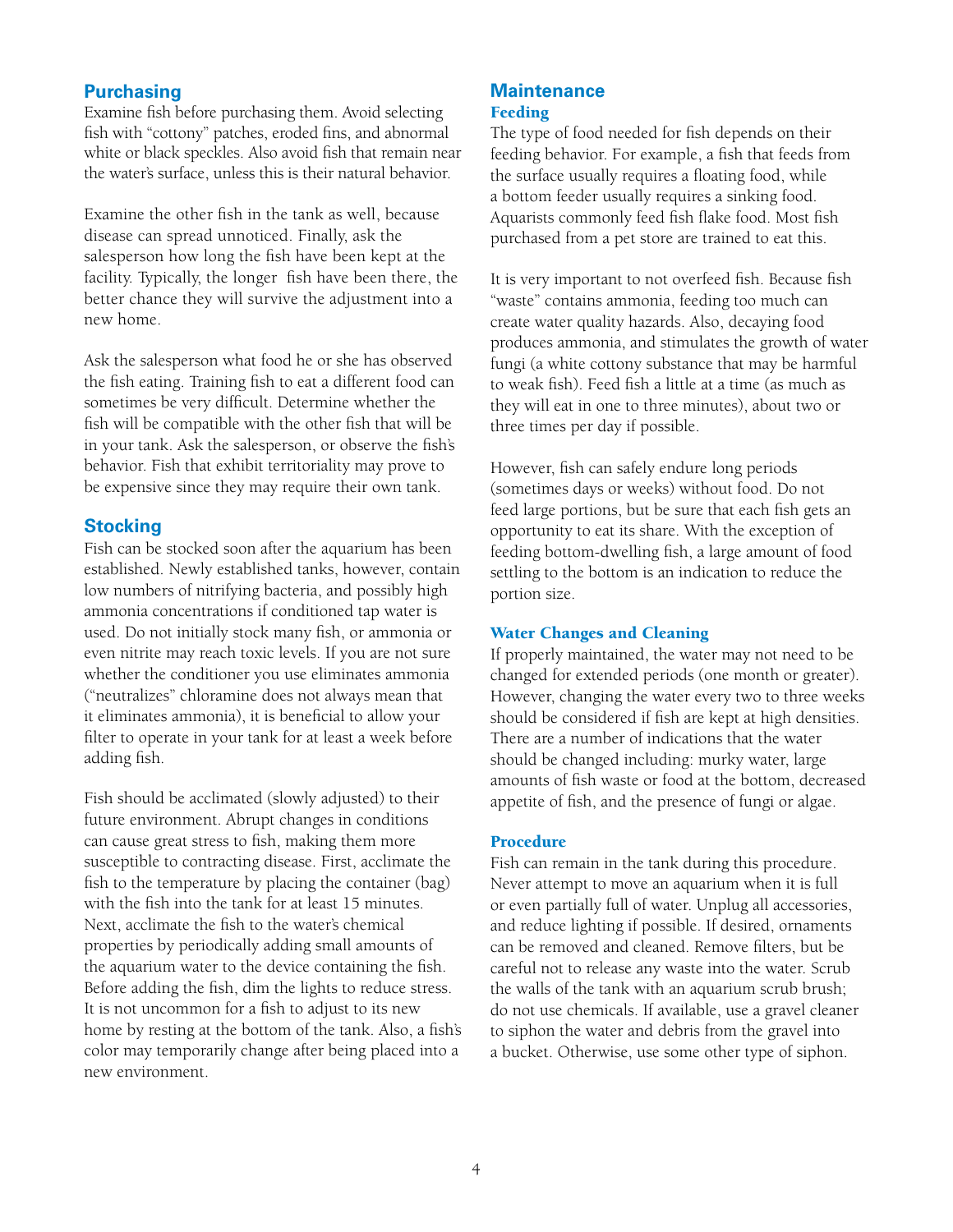Remove no more than half of the water from the tank. Continue following the directions in Aquarium Set-up and add new water. Clean and replace any ornaments or accessories; do not use chemicals. When rinsing filter inserts or media, use de-chlorinated water at a temperature similar to that of the water in the tank; otherwise, nitrifying bacteria may be killed. The old aquamarine water can be used for this.

#### Water Quality

See the ISU Extension publication on water quality at [http://www.extension.iastate.edu/Publications/PM1352A.](https://store.extension.iastate.edu/product/4756) [pdf](https://store.extension.iastate.edu/product/4756) for more information. To obtain information on the chemical properties of your tap water, contact your local municipal water treatment plant.

#### **Disease and Treatment**

It is likely that you will encounter the need to treat fish for some type of disease. Four common diseases are "ick," fungi, fin rot, and black spot. Like humans, fish are constantly exposed to diseases. Whether the disease will be contracted depends on the health of the fish's immune system. There are many stressors that can suppress the immune system of fish. These may include over-handling, abrupt temperature change, water chemistry fluctuations, overcrowded conditions, attacks from other fish, and degraded or unsuitable water quality. Unfortunately, medicating can inflict great stress to fish and also kill nitrifying bacteria.

The presence of a disease on or in an individual fish does not always mean that the other fish will contract it. It is common to remove the infected fish and treat it in isolation. This reduces the amount of medication needed, avoids stressing healthy fish, and eliminates the need to cease filtration. The possibility still remains, however, of the disease re-infecting the fish after it's been treated or affecting other fish. If desired, the entire tank may be treated.

#### **Tips and Facts about Treating Diseases**

Symptoms may include external abnormalities; rubbing of the body on hard surfaces; coughing; loss of appetite, activity, equilibrium, and coloration; heavy breathing; and surface dwelling.

Before treating, cease all filtration. Medications can be adsorbed by filters, and also can kill nitrifying bacteria. However, aeration must continue and should be increased.

Reduce lighting to reduce stress. If the fish will be treated in isolation, use water from the tank, maintain a constant temperature, and minimize handling stress when removing the fish.

Dilute the medication before adding it. Concentrated medications can burn or kill fish. Some medications can stain tanks.

Disease can be spread by dip nets and by hands. Use separate dip nets for each aquaria and sterilize between usages. Also, wash your hands regularly. Aggressive fish often nip off pieces of fin; this makes the victim susceptible to disease, especially fungi. Use medications labeled for aquarium use, and store all chemicals in an area safe from children.

Do not flush sick fish down the toilet. If you wish to humanely end the suffering of a sick fish, place the fish in club soda, then into the refrigerator.

#### **Algae Problems**

Many different kinds and colors of algae, such as bluegreen, red, and green, can grow in aquaria. Excess amounts of dissolved nutrients are usually factors that promote algal growth. Physically removing algae will provide only short-term results. Algae problems can be reduced by 1) frequently changing the water and cleaning filters, 2) reducing the intensity or duration of light, 3) reducing feeding and/or by stocking a bottom scavenger, 4) reducing fish density, and 5) by adding desirable aquatic plants that may out-compete the algae. Also, algae-eating fish are commonly used; however, in rare circumstances, these fish may consume the protective slime coat of large, non-aggressive fish. As a last resort the entire tank, including all accessories, can be disinfected with bleach and reestablished. Be sure to thoroughly rinse until all traces of the bleach are gone.